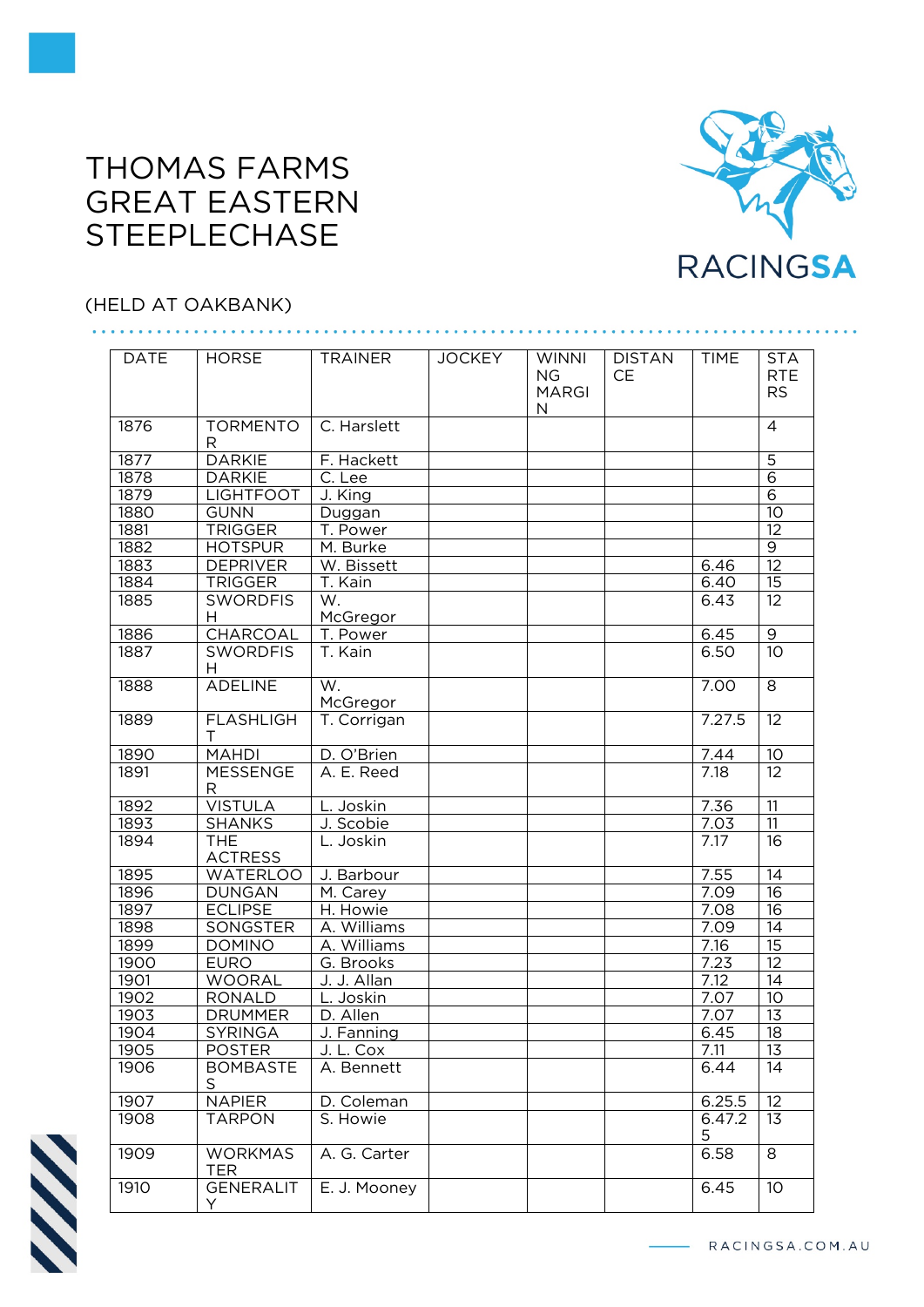| 1911    | <b>MATCHLOC</b><br>Κ             | J. Stewart             |                |  | 6.43        | 13              |
|---------|----------------------------------|------------------------|----------------|--|-------------|-----------------|
| 1912    | VANGUARD                         | R. Koops               |                |  | 6.36        | $\overline{9}$  |
| 1913    | <b>TRAMP</b>                     | J. H. Neale            |                |  | 6.43        | $\overline{12}$ |
| 1914    | VANGUARD                         | A. G. Carter           |                |  |             | $\mathsf 9$     |
| 1915    | <b>TRAMP</b>                     | J. H. Fox              |                |  | 6.41.5      | $\overline{8}$  |
| 1916    | <b>WYNDARR</b>                   | W. Martlew             |                |  | 6.49.7<br>5 | $\overline{11}$ |
| 1917    | A<br><b>FLASH</b><br><b>JACK</b> | R. Gray                |                |  | 6.56        | $\overline{10}$ |
| 1918    | <b>DOIRAN</b>                    | J. H. Neale            |                |  | 6.37.5      | 11              |
| 1919    | <b>DOIRAN</b>                    | H. C.                  |                |  | 6.39.5      | $\overline{15}$ |
|         |                                  | Campbell               |                |  |             |                 |
| 1920    | <b>MISS</b><br><b>ROSSLYN</b>    | C. Boyd                |                |  | 6.35        | $\overline{13}$ |
| 1921    | <b>ALBAREE</b>                   | J. H. Neale            |                |  | 6.42.2<br>5 | $\overline{11}$ |
| 1922    | <b>DOIRAN</b>                    | E. J. Mooney           |                |  | 6.38        | 16              |
| 1923    | <b>DOIRAN</b>                    | H. C.                  |                |  | 6.41        | 16              |
|         |                                  | Campbell               |                |  |             |                 |
| 1924    | <b>FLEETSTON</b>                 | C. Grice               |                |  | 6.40        | $\overline{19}$ |
|         | Е                                |                        |                |  |             |                 |
| 1925    | <b>DUNDALK</b>                   | T. Glennon             |                |  | 6.32        | 17              |
| 1926    | MT.<br><b>COOPER</b>             | L. Shepard             |                |  | 6.30.5      | $\overline{12}$ |
| $1927*$ | MT.<br>COOPER                    | L. Shepard             |                |  | 6.29        | 15              |
| $1927*$ | <b>UNOHOO</b>                    | D. Wraight             |                |  | 6.29        | $\overline{15}$ |
| 1928    | EPERGNE                          | W. Foley               |                |  | 6.24.7      | 15              |
|         |                                  |                        |                |  | 5           |                 |
| 1929    | LAURELMO<br><b>ND</b>            | Ρ.<br>McDermott        |                |  | 6.26.2<br>5 | 16              |
| 1930    | <b>WOOMERA</b>                   | W. McInnes             |                |  | 6.24.2<br>5 | 12              |
| 1931    | <b>SHOOTING</b><br><b>BOY</b>    | A. Armsden             |                |  | 6.20        | 13              |
| 1932    | <b>ARCHESON</b>                  | G. Dally               |                |  | 6.30        | 10              |
| 1933    | <b>PISPOIA</b>                   | Н.                     |                |  | 6.29        | $\overline{13}$ |
|         | KING                             | <b>Bracegirdle</b>     |                |  |             |                 |
| 1934    | <b>KENJIN</b>                    | A. Fullarton           |                |  | 6.24        | 16              |
| 1935    | <b>KINGSTOL</b>                  | T. Ryan                |                |  | 6.29.7      | 13              |
|         |                                  |                        |                |  | 5           |                 |
| 1936    | <b>GNAIR</b>                     | H. Smith               |                |  | 6.12.5      | 16              |
| 1937    | LADY                             | T. Gibbs               |                |  | 6.22.2      | 15              |
|         | MADGE                            |                        |                |  | 5           |                 |
|         | 1938 Meeting Abandoned           |                        |                |  |             |                 |
| 1939    | <b>GRANTLEY</b>                  | T. Ryan                |                |  | 6.11.5      | 11              |
| 1940    | <b>BULLY</b><br><b>HAYES</b>     | R.<br>Sweetman         |                |  | 6.14.7<br>5 | 9               |
| 1941    | <b>NATIONAL</b><br><b>DEBT</b>   | G. Kenny               |                |  | 6.11.75     | 12              |
|         | 1942 No Racing in SA             |                        |                |  |             |                 |
|         | 1943 No Racing in SA             |                        |                |  |             |                 |
| 1944    | <b>LIME ROCK</b>                 | P. Ryan                |                |  | 5.52.7      | 10 <sup>°</sup> |
| 1945    | <b>WINTERSET</b>                 | L. Meenan              |                |  | 5<br>6.12.2 | 8               |
|         |                                  |                        |                |  | 5           |                 |
| 1946    | <b>AJESTER</b>                   | W. Smart<br>$W.$ Smart |                |  | 6.17.5      | 12              |
| 1947    | <b>MARBLE</b><br><b>HILL</b>     |                        |                |  | 6.15.5      | 11              |
| 1948    | THE FELINE                       | E. Sellars             |                |  | 6.09.5      | $\infty$        |
| 1949    | <b>FOOTLING</b>                  | V G Brook              | Ε.<br>McKenzie |  | 6.8.75      | 13              |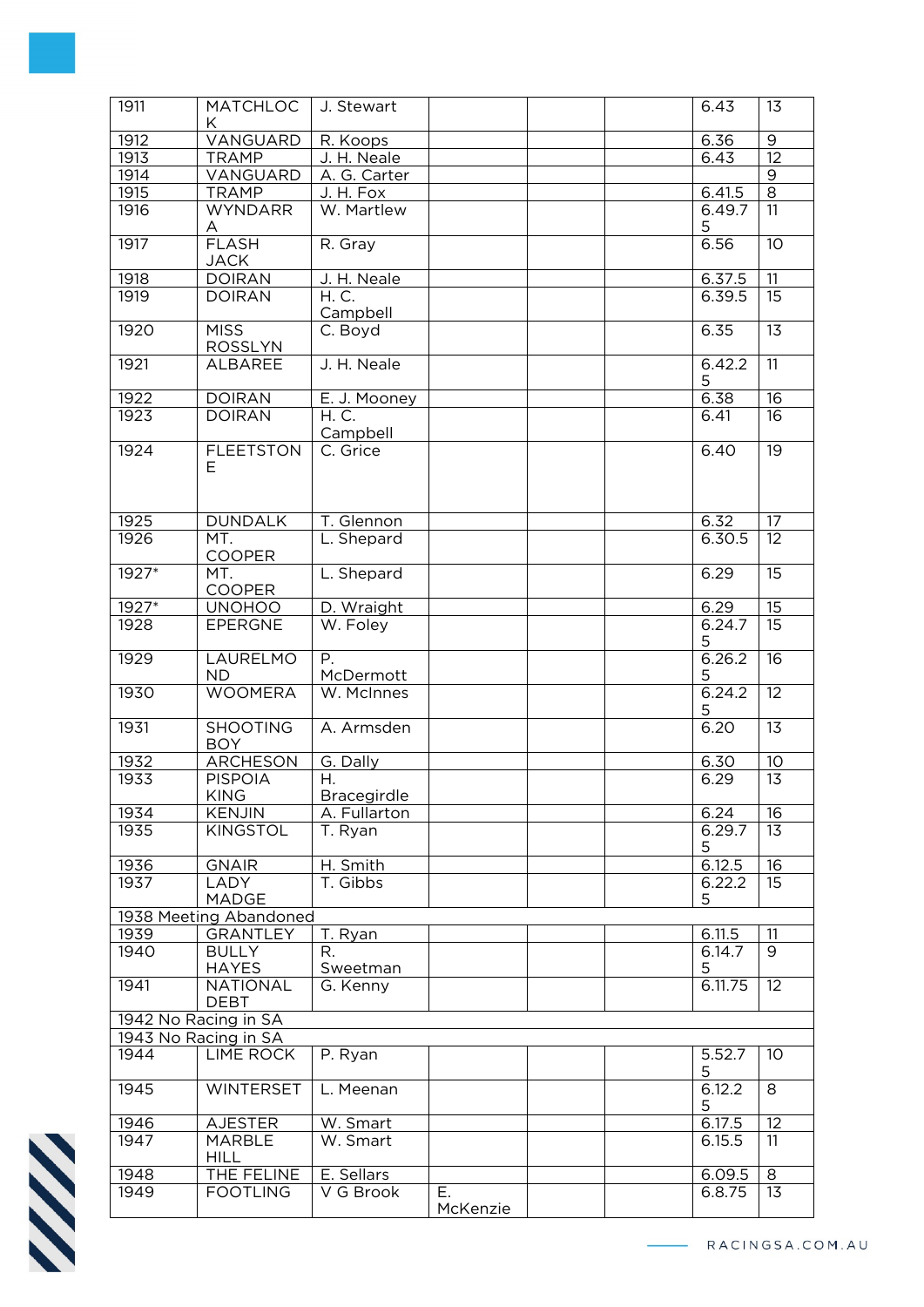| 1950 | PARILLA'S<br><b>PRIDE</b>      | J Wheeler                     | D. Kelly                          |  | 6.17.5      | 12              |
|------|--------------------------------|-------------------------------|-----------------------------------|--|-------------|-----------------|
| 1951 | THE FELINE                     | A Fullarton                   | E. Sellars                        |  | 6.15.5      | $\overline{15}$ |
| 1952 | <b>ROYAL</b><br>PENTZIA        | <b>K</b> Lafferty             | C.<br><b>Bickham</b>              |  | 6.08        | 15              |
| 1953 | <b>GULF</b><br><b>STREAM</b>   | F P G Barns                   | D. Kelly                          |  | 6.9.5       | $\overline{11}$ |
| 1954 | LYNFORD                        | J Lynch                       | <b>B.</b> Connell                 |  | 6.16        | $\overline{16}$ |
| 1955 | THE DRUM                       | G<br>McCormack                | H. Toomer                         |  | 6.06        | $\overline{11}$ |
| 1956 | <b>TEEDUM</b>                  | A Fullarton                   | <b>B.R.</b><br>Smith              |  | 6.8.75      | $\overline{15}$ |
| 1957 | <b>JUST MICK</b>               | НC<br>Campbell                | G. Dulieu                         |  | 6.8.25      | $\overline{12}$ |
| 1958 | <b>TORY STAR</b>               | E S Downs                     | D.<br>Cleghorn                    |  | 6.08        | $\overline{10}$ |
| 1959 | <b>SEBAGO</b>                  | $G \overline{A}$<br>MacDonald | I. Lloyd                          |  | 6.33        | $\overline{13}$ |
| 1960 | <b>PEAKITE</b>                 | <b>B B Kenny</b>              | N.<br>Robertson                   |  | 6.5.75      | $\overline{15}$ |
| 1961 | <b>MOONACO</b><br><b>OTA</b>   | $A$ H<br>Fullarton            | J. Williams                       |  | 6.13.7<br>5 | $\overline{14}$ |
| 1962 | <b>GRECIAN</b><br>VALOUR       | M Williams                    | R. Gray                           |  | 6.05        | $\overline{15}$ |
| 1963 | <b>BLUE GUM</b><br>(NZ)        | C S Hayes                     | R. Cook                           |  | 6.8.8       | $\overline{12}$ |
| 1964 | <b>FIRST</b><br><b>SHUFFLE</b> | W Swift                       | T.<br>O'Connell                   |  | 6.3.8       | $\overline{14}$ |
| 1965 | <b>KOOROSHA</b><br>LI.         | C S Hayes                     | T.<br>Bridgelan<br>d              |  | 6.12.6      | 14              |
| 1966 | <b>KOOROSHA</b><br>LI.         | C S Hayes                     | R. Cook                           |  | 6.05.5      | $\overline{12}$ |
| 1967 | <b>CON SOL</b>                 | KA<br>Bowman                  | P. Hoad                           |  | 6.09.8      | $\overline{12}$ |
| 1968 | <b>ROBIN</b><br><b>STAR</b>    | F V Bullock                   | L.<br>McKenzie                    |  | 6.13.2      | $\overline{14}$ |
| 1969 | <b>HALBRIAN</b>                | J H<br>O"Connor               | N.<br>Robertson                   |  | 6.08.9      | $\overline{9}$  |
| 1970 | <b>MYSTIC</b><br><b>MOON</b>   | S <sub>F</sub><br>Craddock    | K. Wynne                          |  | 6.11.8      | 11              |
| 1971 | <b>CRUSOE</b><br><b>CLOUD</b>  | E S Downs                     | М.<br>Lockyer                     |  | 6.14.8      | 10 <sup>°</sup> |
| 1972 | <b>CLUB</b><br><b>SPIRIT</b>   | <b>GL Poole</b>               | R.<br>Neuhuber                    |  | 5.52.9      | $\overline{9}$  |
| 1973 | THE CENT                       | V Retzki                      | A. Wehr                           |  | 6.02        | $\overline{11}$ |
| 1974 | <b>CLUB</b><br><b>SPIRIT</b>   | G L Poole                     | K. Bourke                         |  | 5.55.6      | 10 <sup>°</sup> |
| 1975 | <b>VERMET</b>                  | T R Howe                      | N. Rantall                        |  | 6.12.7      | 9               |
| 1976 | ABERFOYL<br>E.                 | R W Trinder                   | R. Bean                           |  | 5.53        | 11              |
| 1977 | THE CHAMP                      | Mrs L Moir                    | G. Hill                           |  | 5.54.5      | $\infty$        |
| 1978 | <b>ROUGHNEC</b><br>K           | Mrs K M<br>Smith              | P. Hely                           |  | 5.59.2      | $\overline{7}$  |
| 1979 | <b>HEROIC</b><br><b>SPEECH</b> | H White                       | B. Luke                           |  | 5.57.7      | 14              |
| 1980 | LORD.<br>ROCKY RED<br>(NZ)     | R G Hore-<br>Lacy             | R. Challis                        |  | 5.53.6      | 16              |
| 1981 | <b>DARK</b><br><b>SHAREIF</b>  | MA<br>Houlahan                | M <sub>r</sub><br>Klingenbu<br>rg |  | 5.50.2      | 14              |
| 1982 | <b>DONREWEN</b>                | Eric<br>Musgrove              | G. Hill                           |  | 5.54.3      | 16              |



RACINGSA.COM.AU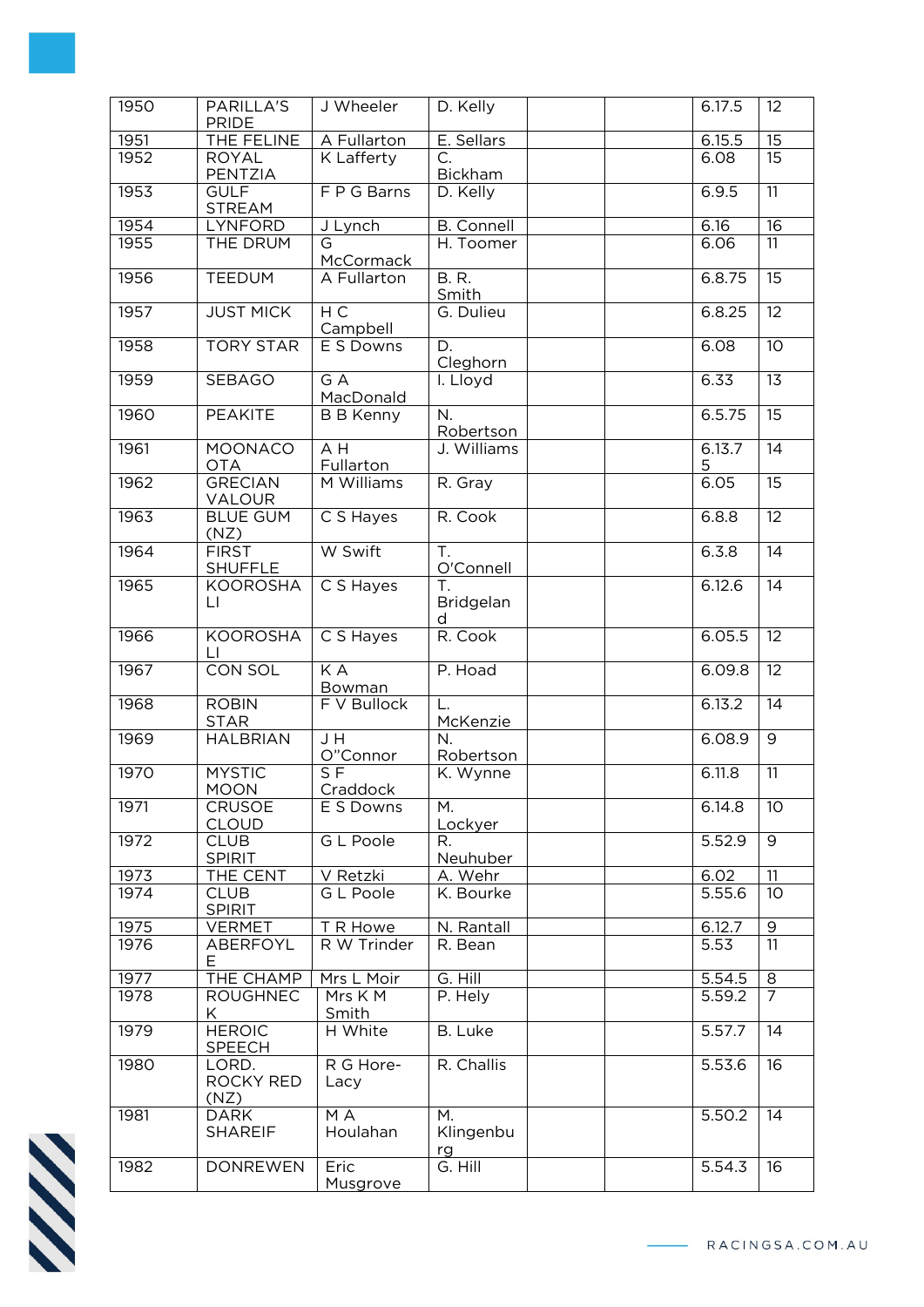| 1983           | <b>VENITE</b>                         | M J Hill               | G. Hill                  |                                       |              | 6.00.<br>5               | 9               |
|----------------|---------------------------------------|------------------------|--------------------------|---------------------------------------|--------------|--------------------------|-----------------|
| 1984           | <b>HEADFORD</b><br><b>TOWN</b>        | <b>Kevin Myers</b>     | S. Jenkins               |                                       |              | 6.04                     | $\overline{12}$ |
| 1985           | <b>BATTLE SO</b><br><b>BIG</b>        | Lindsay<br>Morris      | K. Nunn                  |                                       |              | 5.59.9                   | $\overline{9}$  |
| 1986           | <b>REGION</b><br>(NZ)                 | L A Lupton             | Paul.<br>Worthingt<br>on |                                       | Ab 4950<br>m | 6.02                     | $\overline{13}$ |
| 1987           | <b>SPRING</b><br><b>FORTUNE</b>       | Kevin Myers            | S. Jenkins               |                                       | Ab 4950<br>m | 5.53.3                   | 13              |
| 1988           | <b>RIVER AMOS</b>                     | John Leek<br>$Jnr$ )   | Harry<br>Green           | 16 Len                                | Ab 4950<br>m | 5.56.7                   | 19              |
| 1989           | <b>BROWN</b><br>CAST                  | Karen<br><b>Byrnes</b> | Mark<br>Faust            | 7 Len                                 | Ab 4950<br>m | 5.51.3                   | $\overline{16}$ |
| 1990           | <b>COMMISSIO</b><br>N RED             | Jim<br>Houlahan        | Willie<br>Harnett        | 5 Len                                 | Ab 4950<br>m | 5.58.6<br>3              | $\overline{16}$ |
| 1991           | <b>LOOK AT ME</b><br>(NZ)             | Jim<br>Houlahan        | Laurie<br>Paltridge      | 30 Len                                | Ab 4950<br>m | 6.11.39                  | $\overline{16}$ |
| 1992           | <b>VINCHIAMO</b>                      | John Leek<br>Jnr       | Jamie<br>Evans           | 2 <sup>1</sup> / <sub>2</sub><br>Len  | Ab 4950<br>m | 6.04.1<br>1              | 16              |
| 1993           | <b>TOUCH</b><br><b>JUDGE</b>          | John<br>Wheeler        | <b>Bryce</b><br>Revell   | $\overline{20}$ Len                   | Ab 4950<br>m | 5.53.6<br>7              | 16              |
| 1994           | <b>TYROLIA</b>                        | John<br>Wheeler        | <b>Brett</b><br>Scott    | $6\frac{1}{2}$<br>Len                 | Ab 4950<br>m | 5.57.8<br>7              | 11              |
| 1995           | <b>LIGHT HAND</b>                     | John<br>Wheeler        | <b>Brett</b><br>Scott    | 7 1/ <sub>4</sub> len                 | Ab 4950<br>m | 6.00.2                   | $\overline{16}$ |
| 1996           | <b>LIGHT HAND</b>                     | John<br>Wheeler        | <b>Brett</b><br>Scott    | 8 3/ <sub>4</sub> len                 | Ab 4950<br>m | 5.51.9<br>2              | $\overline{16}$ |
| 1997           | <b>FOXBOY</b>                         | John<br>Wheeler        | <b>Brett</b><br>Scott    | 8 3/ <sub>4</sub> len                 | Ab 4950<br>m | 5.52.5<br>O              | $\overline{14}$ |
| 1998           | <b>TURKEY</b><br>LANE                 | <b>Brian Searle</b>    | Adam<br>Kent             | 6 len                                 | 4950 m       | 6.23.4<br>$\overline{c}$ | $\overline{15}$ |
| 1999           | <b>PLANET</b><br><b>HOLLYWOO</b><br>D | Jim<br>Houlahan        | Craig<br>Durden          | 7 len                                 | 4950 m       | $\overline{5.55.4}$<br>O | $\overline{14}$ |
| 2000           | <b>BRUSKIN</b>                        | David<br>Halliday      | Grant<br>Young           | $10 \frac{1}{4}$<br>len               | 4950 m       | 6.08.9<br>1              | $\overline{12}$ |
| 2001           | <b>ST STEVEN</b><br>(NZ)              | John<br>Wheeler        | <b>Brett</b><br>Scott    | long<br>neck                          | 4950 m       | 5.54.9                   | $\overline{9}$  |
| 2002           | <b>BALLATA</b>                        | Gordon<br>Richards     | Willie<br>Harnett        | $3\frac{1}{4}$ len                    | 4950 m       | $\frac{2}{5.57.1}$<br>4  | 10              |
| 2003           | <b>RAQUETS</b><br>(NZ)                | David<br>Halliday      | Nathan<br>Dunn           | 10 len                                | 4950 m       | 6.01.1<br>4              | 10              |
| 2004           | <b>BOXTER</b><br><b>BLUE</b>          | John Leek<br>(Jnr)     | Andrea<br>Leek           | 1 len                                 | 4950 m       | 5.53.1<br>2              | 9               |
| 2005           | <b>CHAKRA</b>                         | Terry<br>O'Sullivan    | Jamie<br>Evans           | 10 <sup>3</sup> / <sub>4</sub><br>len | 4950 m       | 5.53.1<br>9              | $\overline{9}$  |
| 2006           | <b>REAL TONIC</b><br>(NZ)             | John<br>Wheeler        | Adam<br>Trinder          | 34 len                                | 4950 m       | 6.33.7<br>2              | $\infty$        |
| 2007           | BLASÉ (NZ)                            | <b>Bob Baker</b>       | Isaac<br>Lupton          | 2 1/ <sub>4</sub> len                 | 4950 m       | 6.03.8<br>6              | $\overline{9}$  |
| 2008           | CONZEAL<br>(NZ)                       | Eric<br>Musgrove       | Steve<br>Pateman         | $10 \frac{1}{4}$<br>len               | 4950 m       | $\overline{5}$<br>57.51  | 13              |
| 2009           | PENTACOLO<br>(NZ)                     | Ciaron<br>Maher        | <b>Brad</b><br>McLean    | 1 Len                                 | 4950m        | $5-$<br>56.06            | 14              |
| 05/04/1<br>0   | IT'S A DUD<br>(NZ)                    | Patrick<br>Payne       | Steven<br>Pateman        | 1 1/ <sub>4</sub> len                 | 4950m        | $5-$<br>52.35            | 11              |
| 25/04/2<br>011 | <b>PETUSHKI</b>                       | John<br>Wheeler        | Richard<br>Eynon         | 5 1/ <sub>4</sub> len                 | 4950 m       | $5-$<br>56.64            | 8               |
| 09/04/2<br>012 | <b>TOBOUGGIE</b><br><b>NIGHTS</b>     | John<br>Wheeler        | Richard<br>Eynon         | $1/2$ len                             | 4950 m       | $5-$<br>56.96            | 6               |
| 01/04/2<br>013 | MAN OF<br><b>CLASS</b>                | Ciaron<br>Maher        | Steven<br>Pateman        | $1\frac{1}{2}$ len                    | 4950 m       | $6 -$<br>05.73           | $\overline{9}$  |

**SSS**